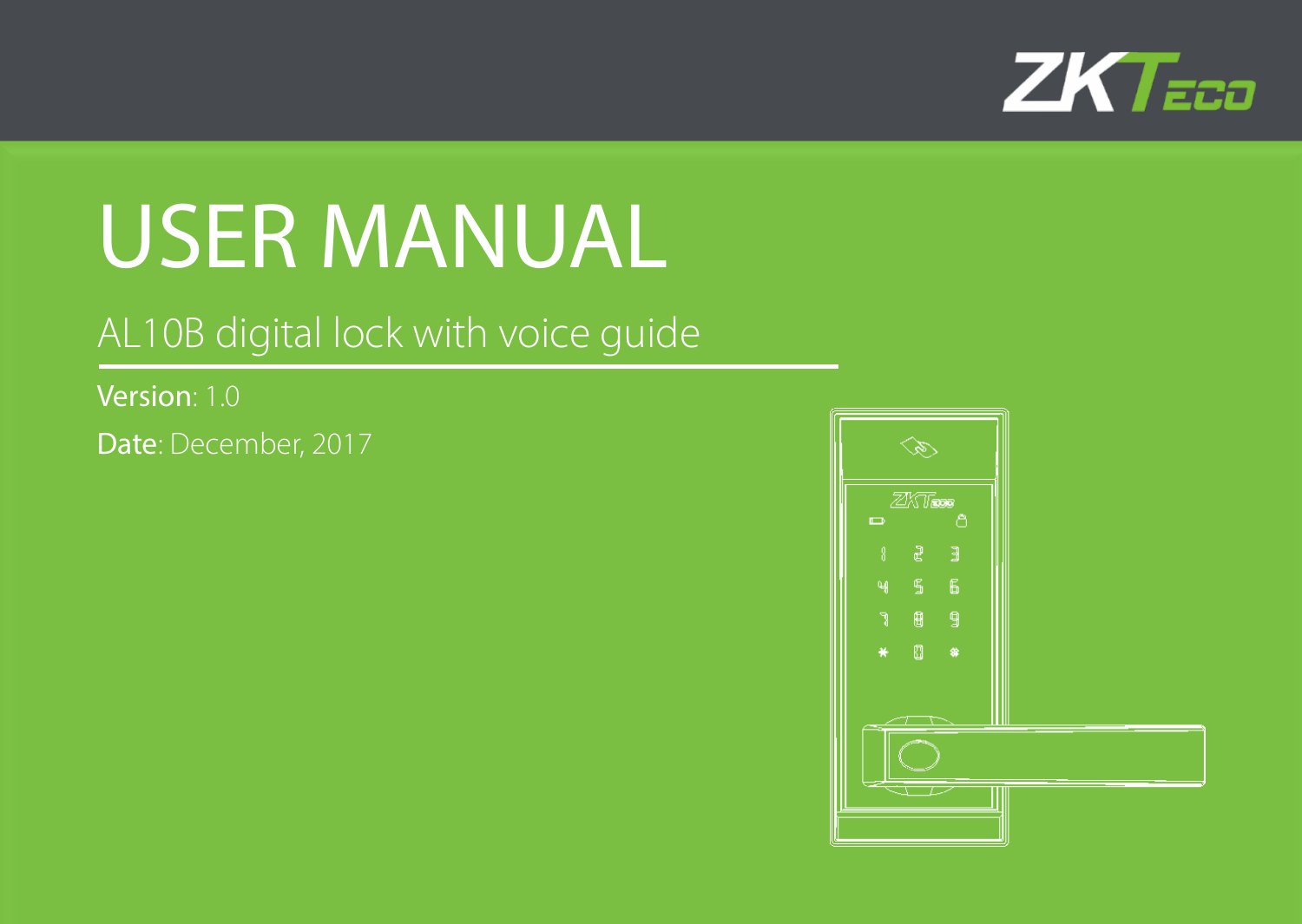## **Table of Contents**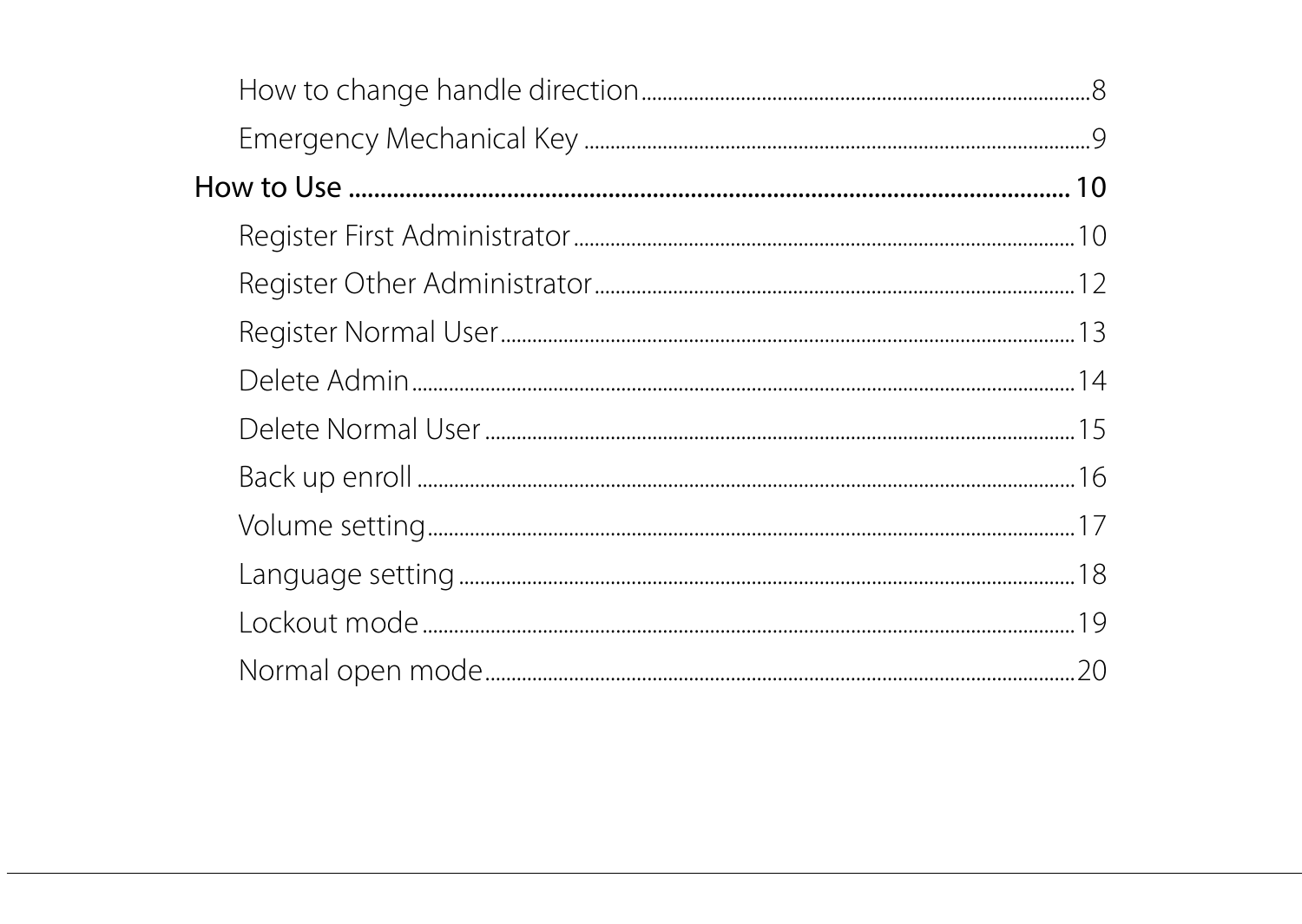# Read Before Use

# <span id="page-3-0"></span>Safety Precautions

- 1. The factory setting of all new locks will allow ANY verification to open them.
- 2. Please register at least one administrator for the newly installed lock. The lock cannot register any normal users without an administrator.
- 3. The lock is equipped with mechanical keys for manual unlocking. Please keep the mechanical keys at a safe place.
- 4. To power ON the lock, four alkaline AA batteries (not included) are required. Non-alkaline and rechargeable batteries ARE NOT RECOMMENDED.
- 5. Do not remove batteries when the lock is in working state.
- 6. Please replace the battery soon when the lock prompts of low battery.
- 7. If the lock does not have any activity for seven seconds it will go into sleep mode and prompts of time expired.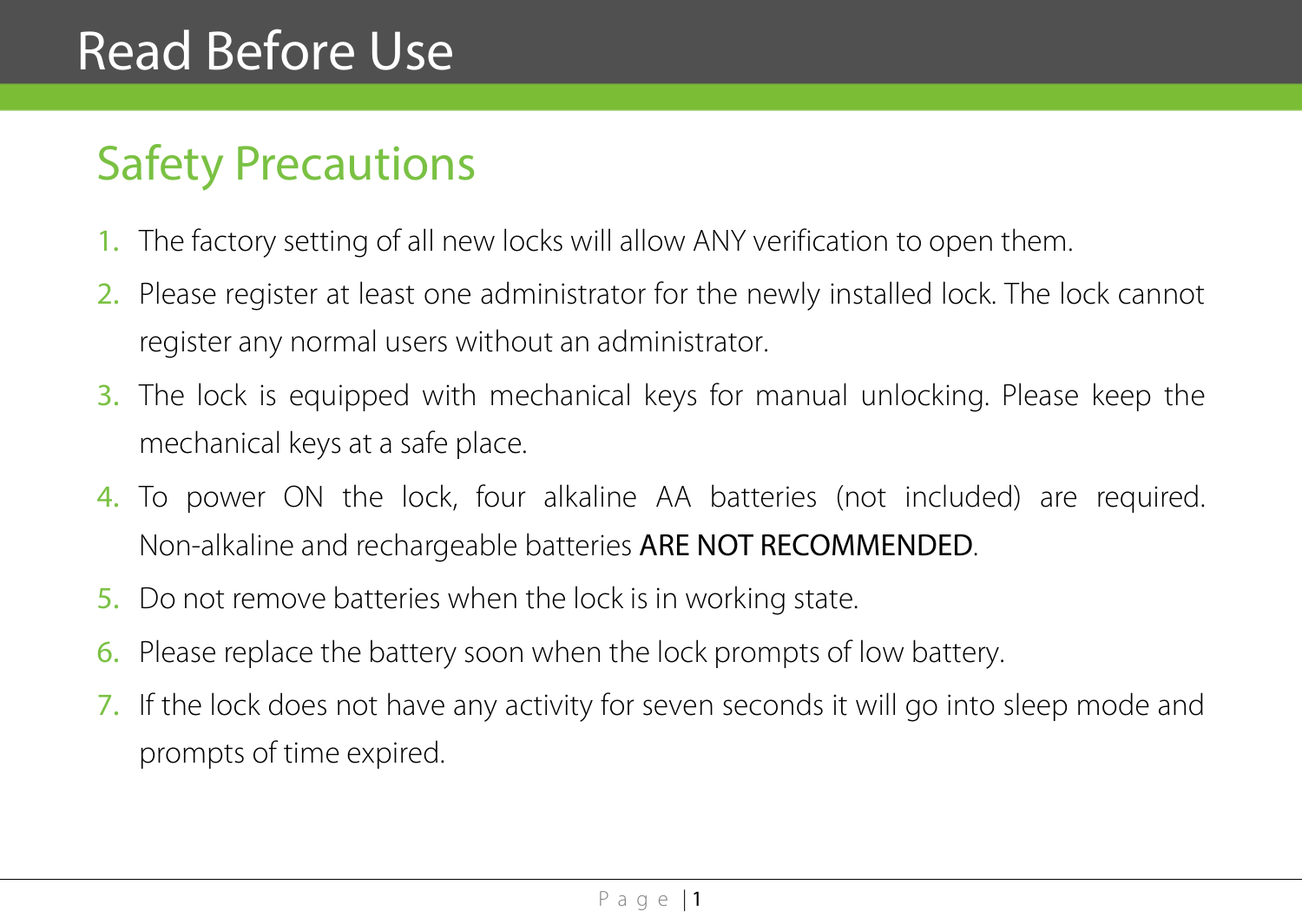# <span id="page-4-0"></span>**Structure**





- . Card Area
- . Keypad & Card Detection Area
- . Mechanical Key Hole
- . Handle
- . Battery Area
- . Louckout Switch
- . 9V Battery Interface
- . Speaker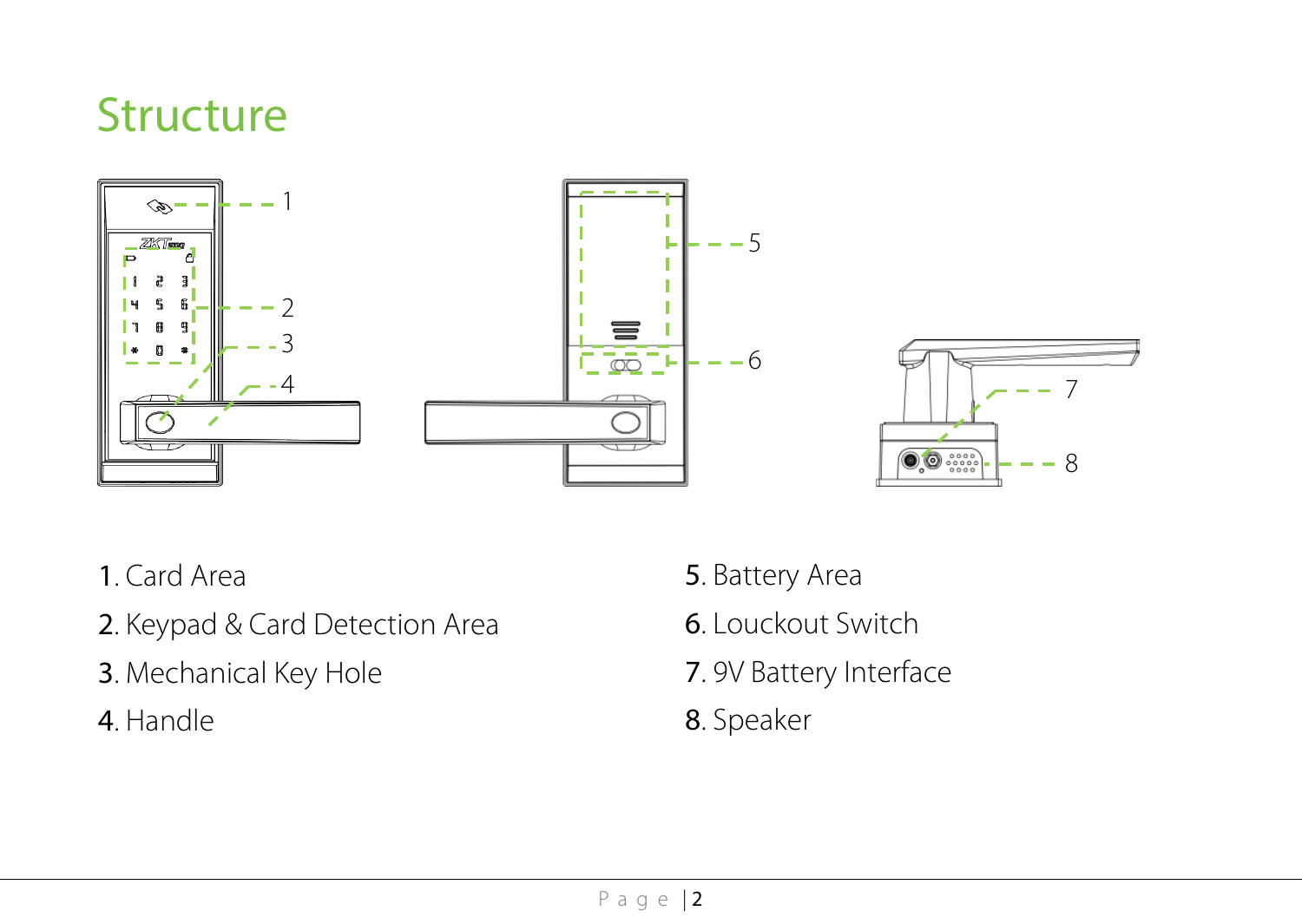#### <span id="page-5-0"></span>User Introduction

| Group         | <b>Verification Mode</b> | <b>Function</b>                  | Capacity |
|---------------|--------------------------|----------------------------------|----------|
| Administrator | Card                     | Register / Delete User,          | Max.100  |
|               | Password                 | Open The Door,<br>Access in menu | Max.100  |
| Normal User   | Card                     | Open the door                    | Max.100  |
|               | Password                 |                                  | Max.100  |

#### Note:

- 1. The maximum card/password capacity is 100 for all groups.
- 2. The length of password is six digits.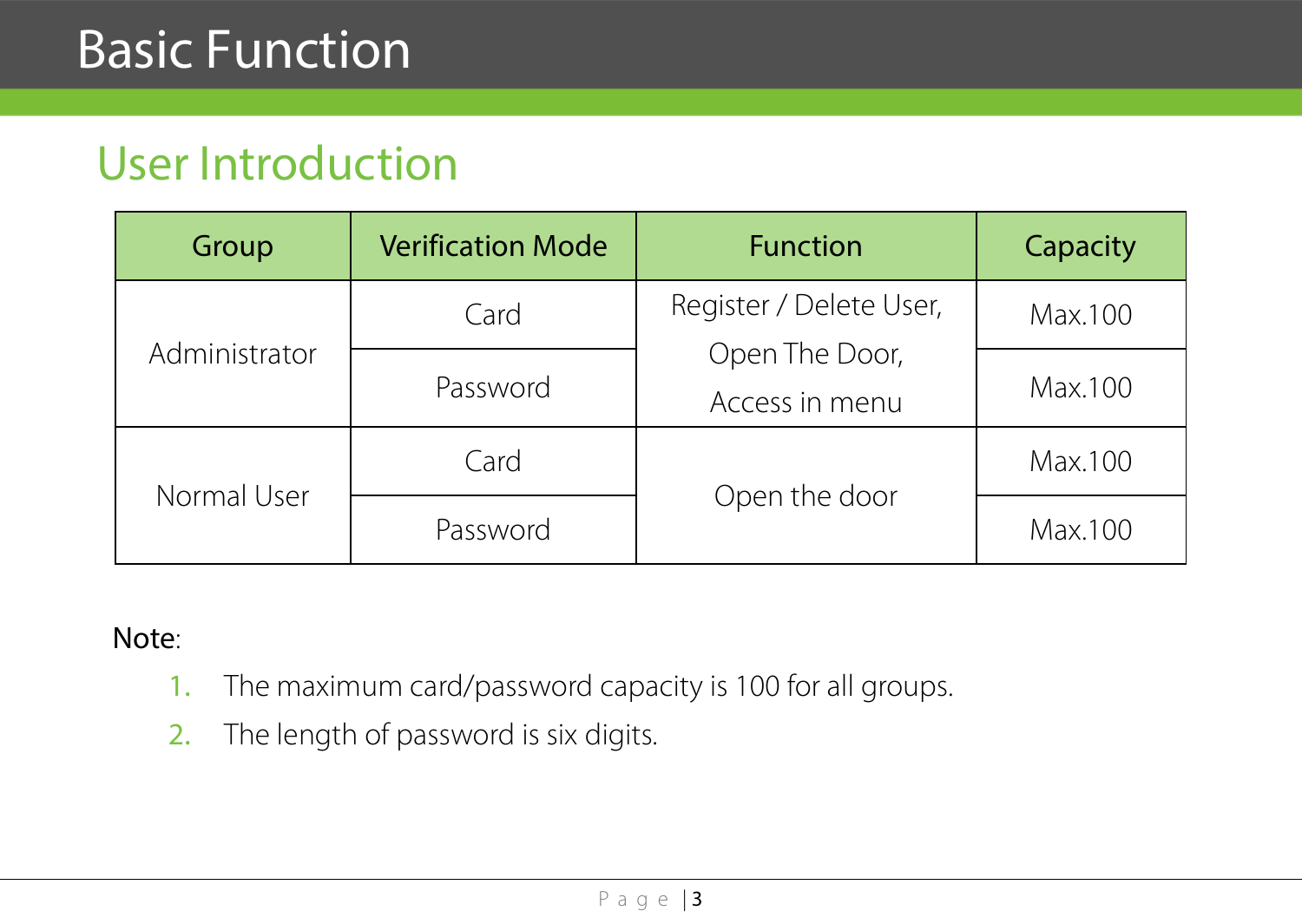# <span id="page-6-0"></span>Initialization

Initializing the lock means all data will be delete and restore to factory default setting.

Operation steps: Press the reset button on the back body of the lock, then touch the keypad to power on the lock holding the reset button for 5 seconds until the lock prompts the voice of "Restore to default settings, wait a moment". After around 30 seconds, the lock prompts the voice of "completed", and then the initialization is finished completely.

### <span id="page-6-1"></span>Random Password

Random password = Users may enter any number of random digits before or after the correct six digit password as long as the maximum number of digits entered is 32 or less. For example: If the correct password is 123456, the random password can be 89123456807, 1234562363, 389123456, etc.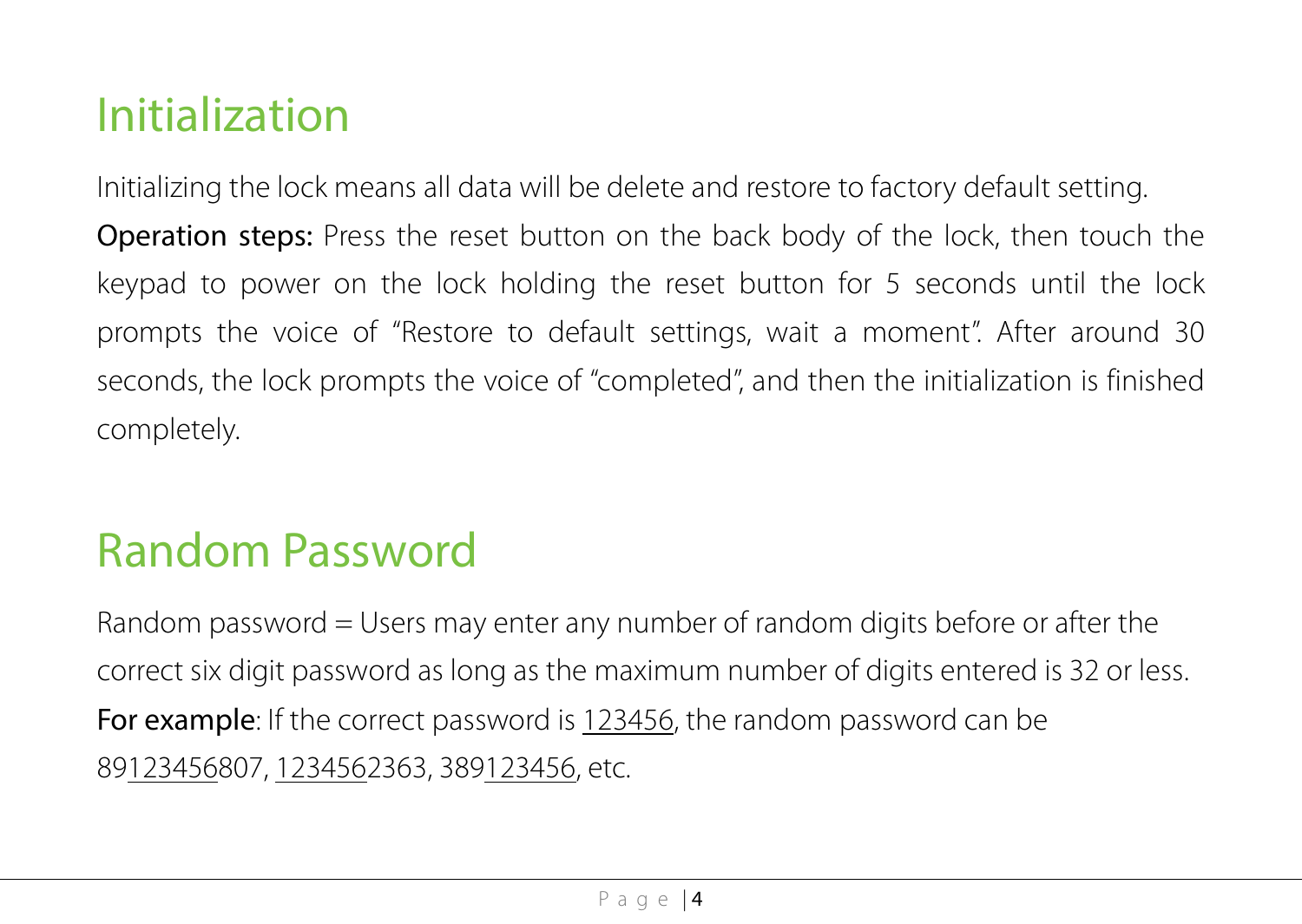#### <span id="page-7-0"></span>Voice Guide

After accessing the menu, the lock provides voice prompts before and after each operation for easy configuration.

# <span id="page-7-1"></span>Volume Setting

The lock volume can be set, which has three modes, high volume mode, low volume mode and silent mode.

### <span id="page-7-2"></span>Language Setting

Supports English / Spanish.or English / Portuguese.

## <span id="page-7-3"></span>Lockout Mode

When the lock set as lockout mode, only administrator can open the door, and also can use the **Lockout Switch** to enable or disable the mode.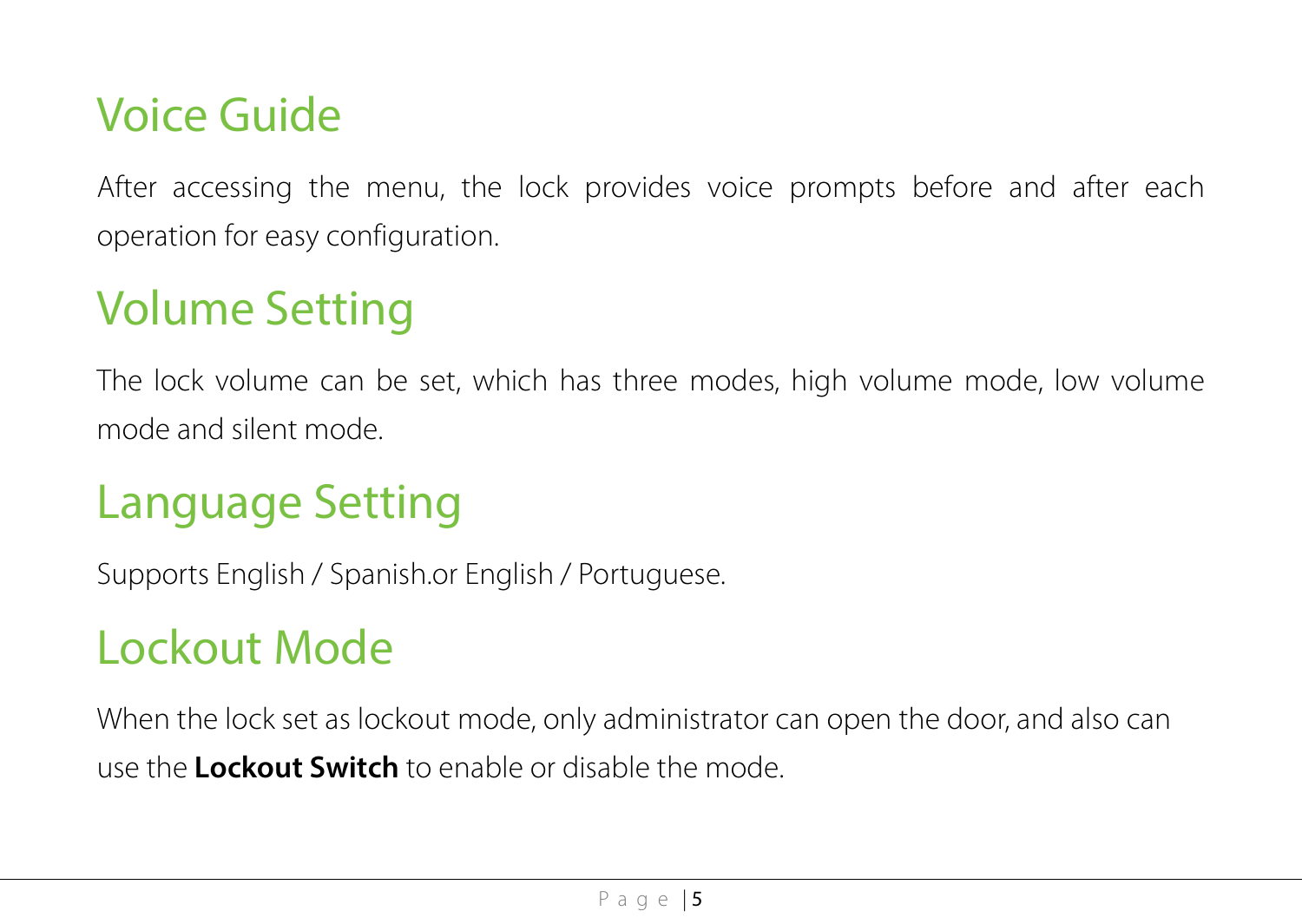### <span id="page-8-0"></span>Normal Open

Normal open mode is to keep door always unlocked, which is fit for meeting room and some places free to in or out.

### <span id="page-8-1"></span>Low Battery Warning

When the lock has a low battery a short beep and voice prompt of "Battery is low, please replace" will be prompted".

Note: Access to menu steps is not allowed in low battery status.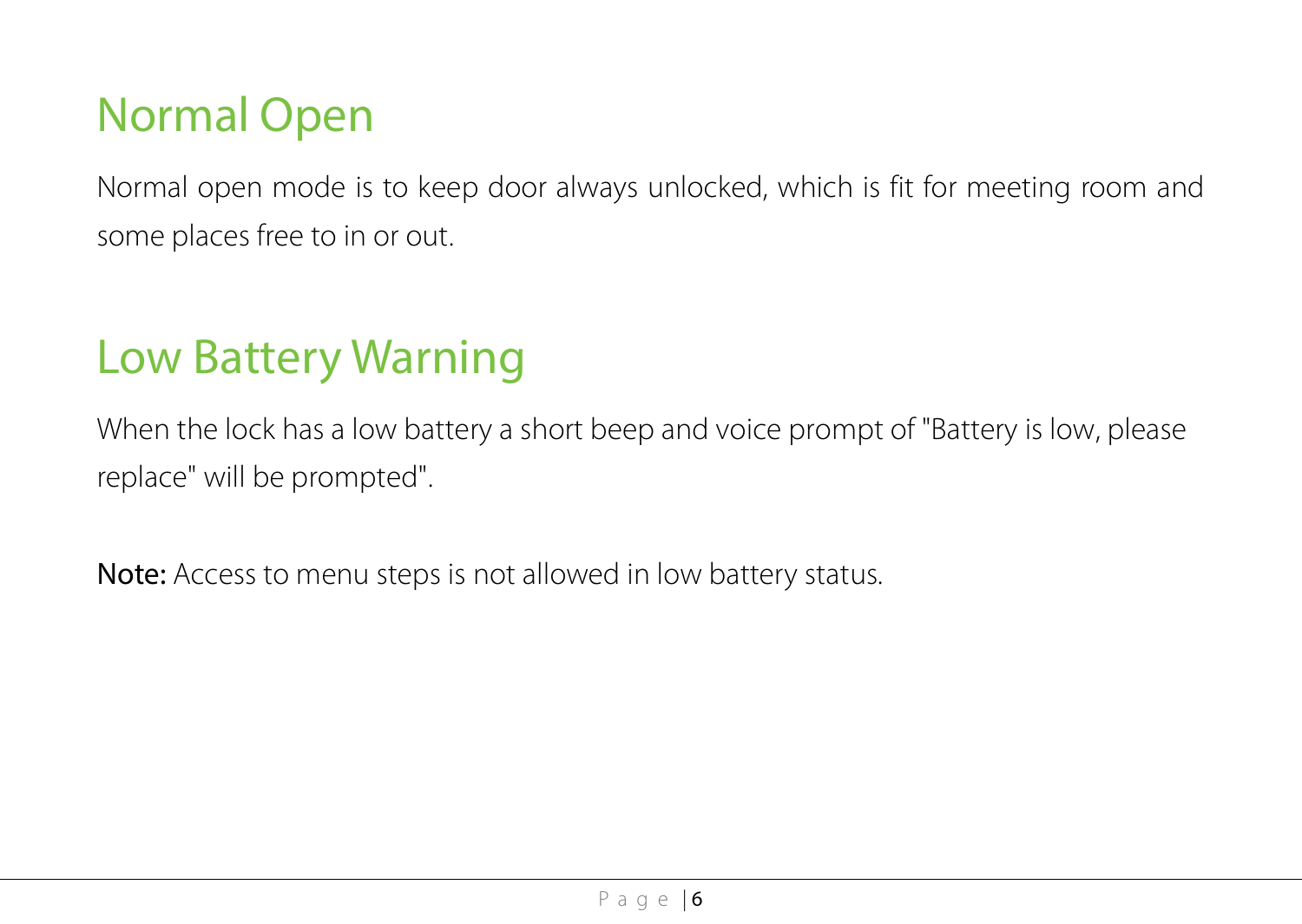# <span id="page-9-0"></span>9V External Battery

9V external battery is used to open doors in emergency.



Note: The above battery must be 9V alkaline battery (6LR61).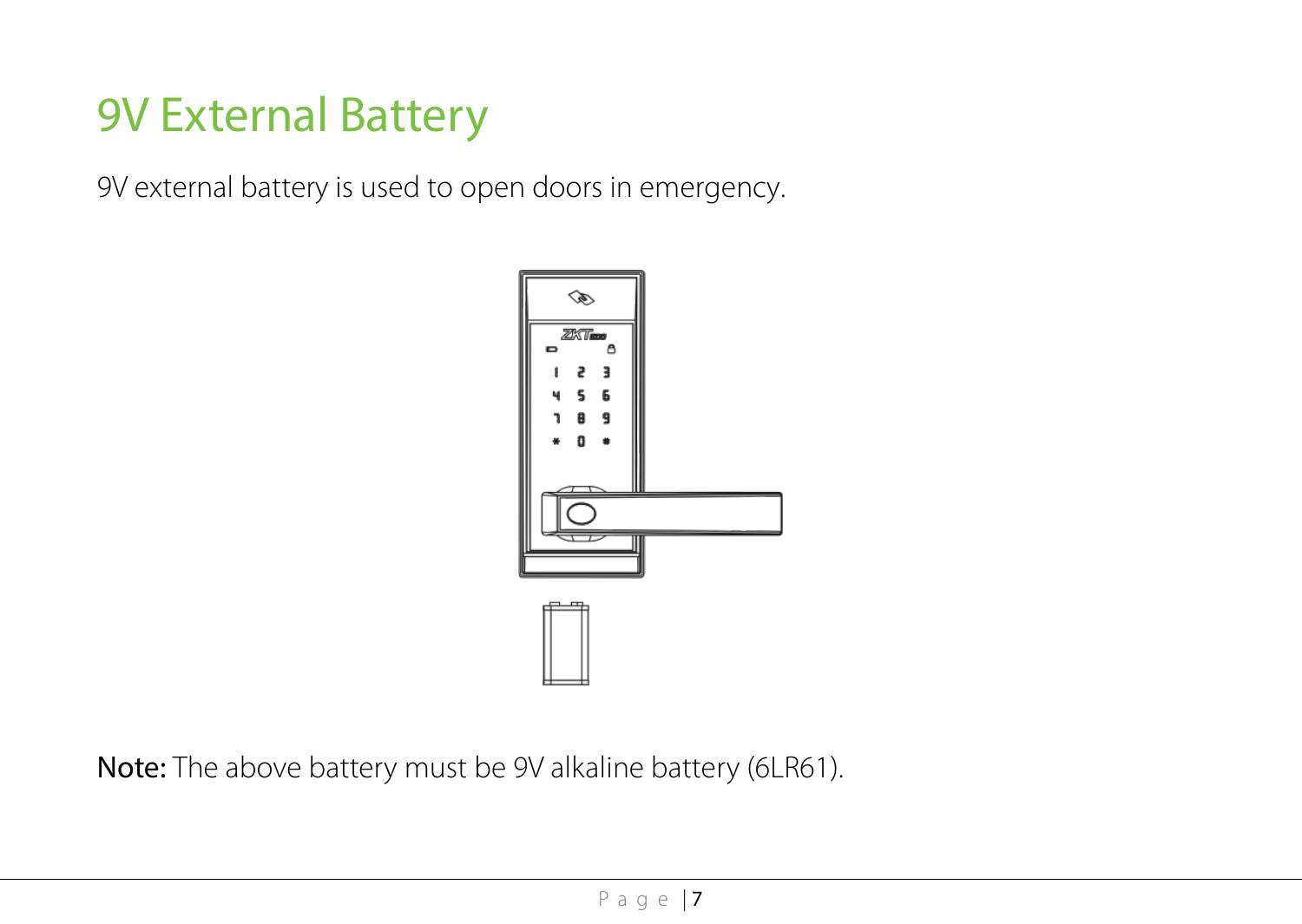### <span id="page-10-0"></span>How To Change Handle Direction









#### Step:

- 1. Remove the screws with a screwdriver.
- 2. Take out the lock handle.
- 3. Turn the handle in the opposite direction.
- 4. Replace the screws.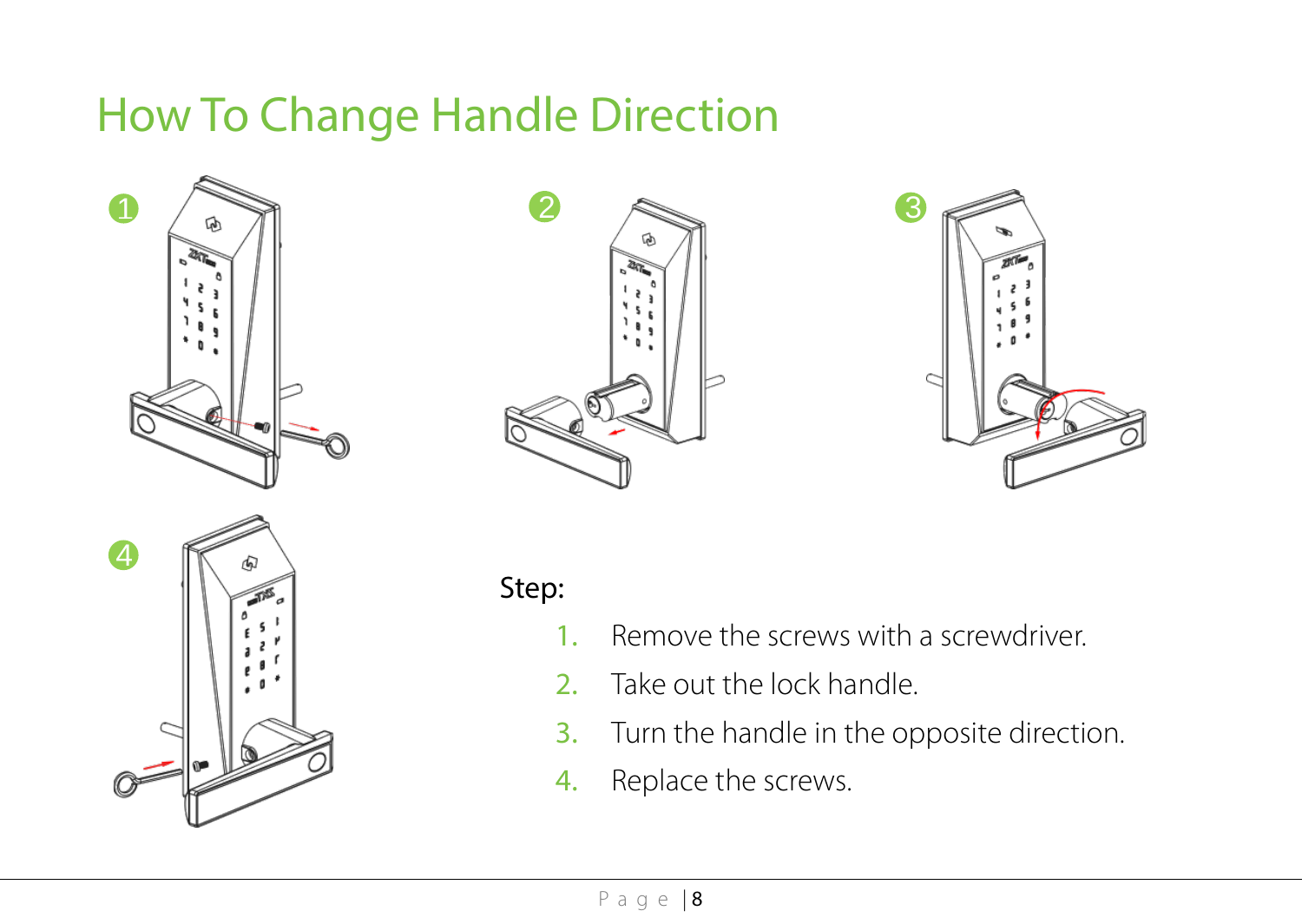# <span id="page-11-0"></span>Emergency Mechanical Key

The mechanical key is used to open door when the lock has electronic malfunction.

Note: Keep the mechanical key at a safe place.

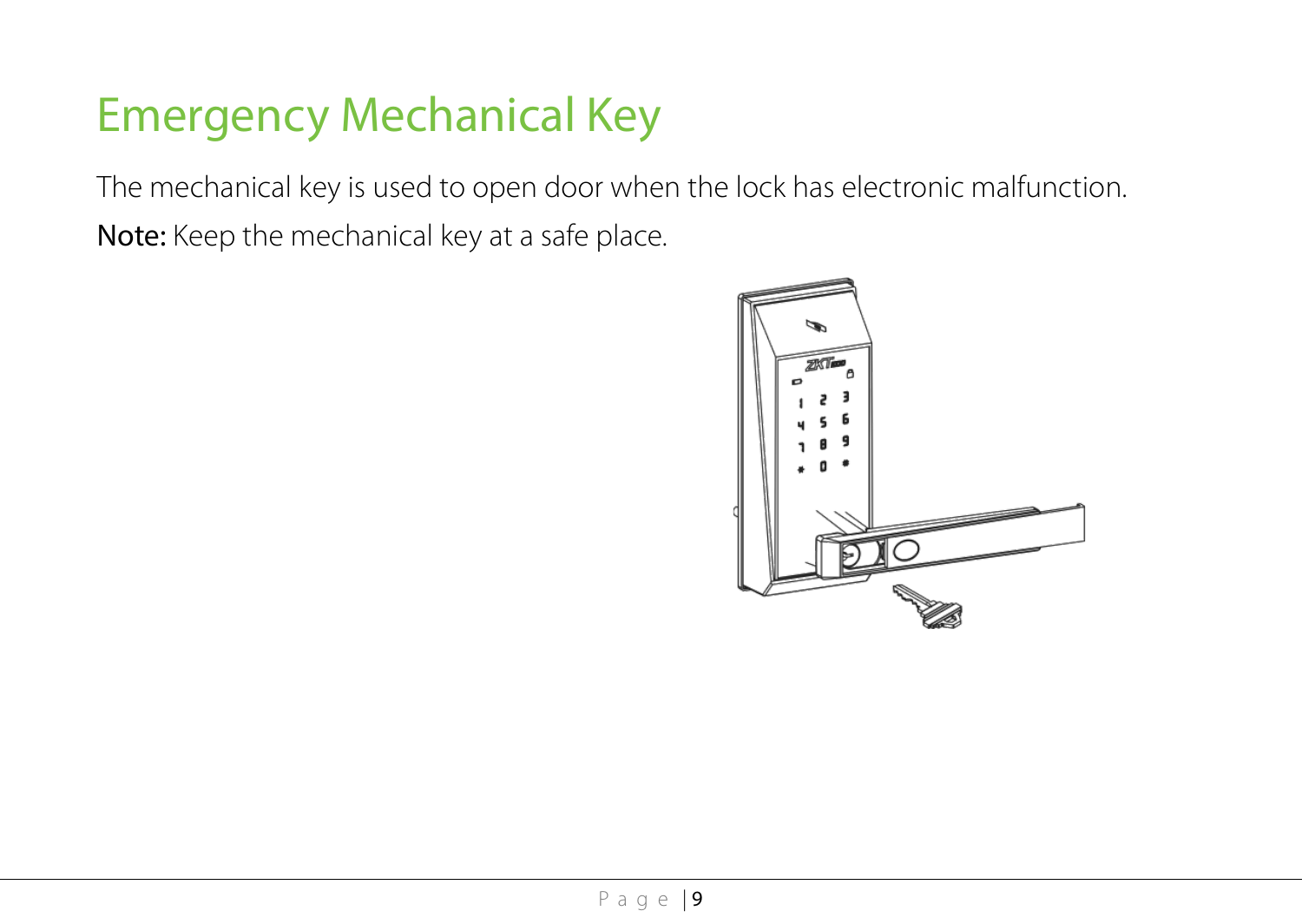#### <span id="page-12-0"></span>Register First Administrator

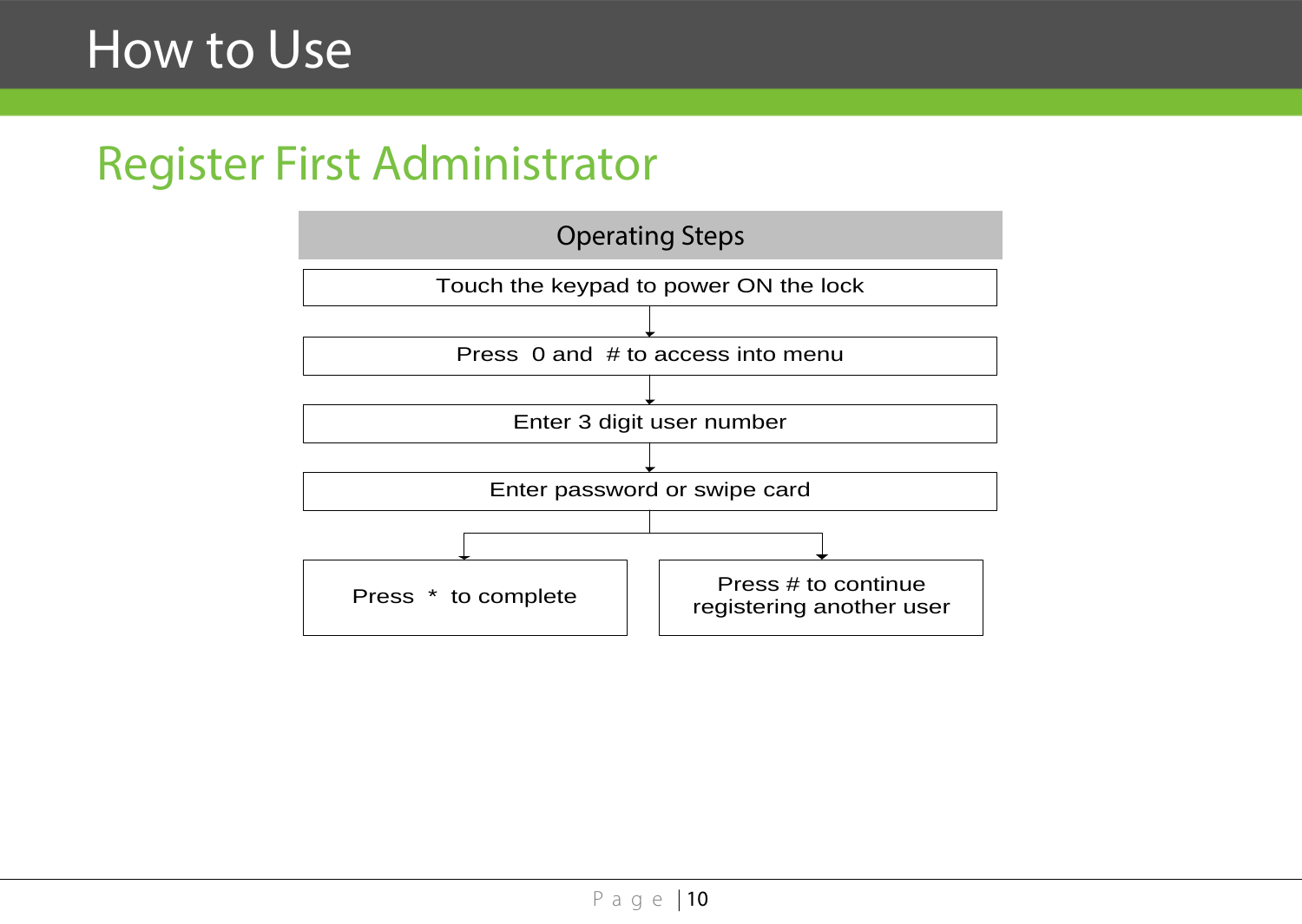#### Note:

- 1. Put the card on the card area.
- 2. The length of password should be of six digits.
- 3. Default user number length is three digits, but one or two digit user numbers are accepted by pressing the # key.
- 4. Press \* to cancel registration before the registration is complete.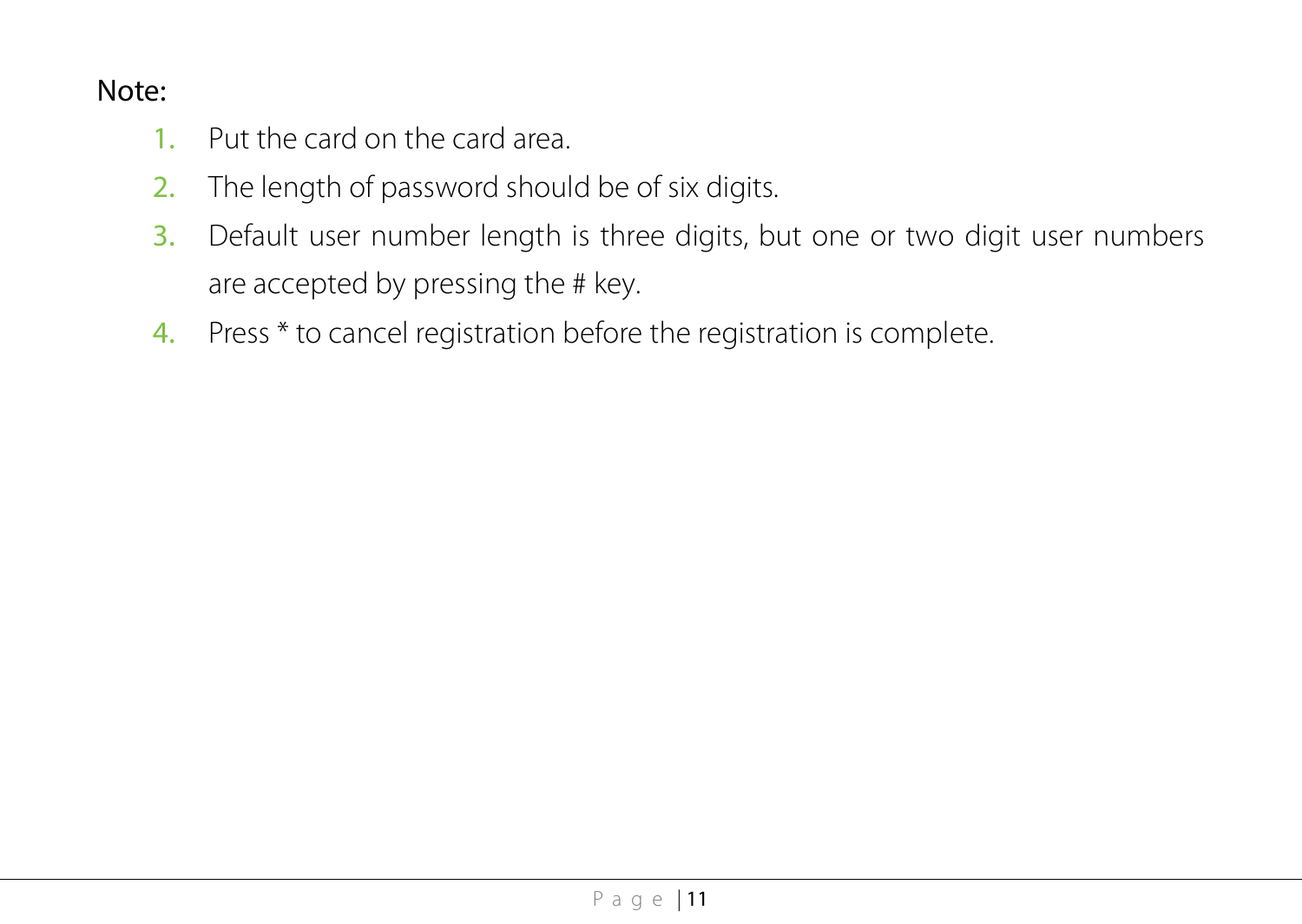# <span id="page-14-0"></span>Register Other Administrator



Note: If you verify administrator by password, please end with button #.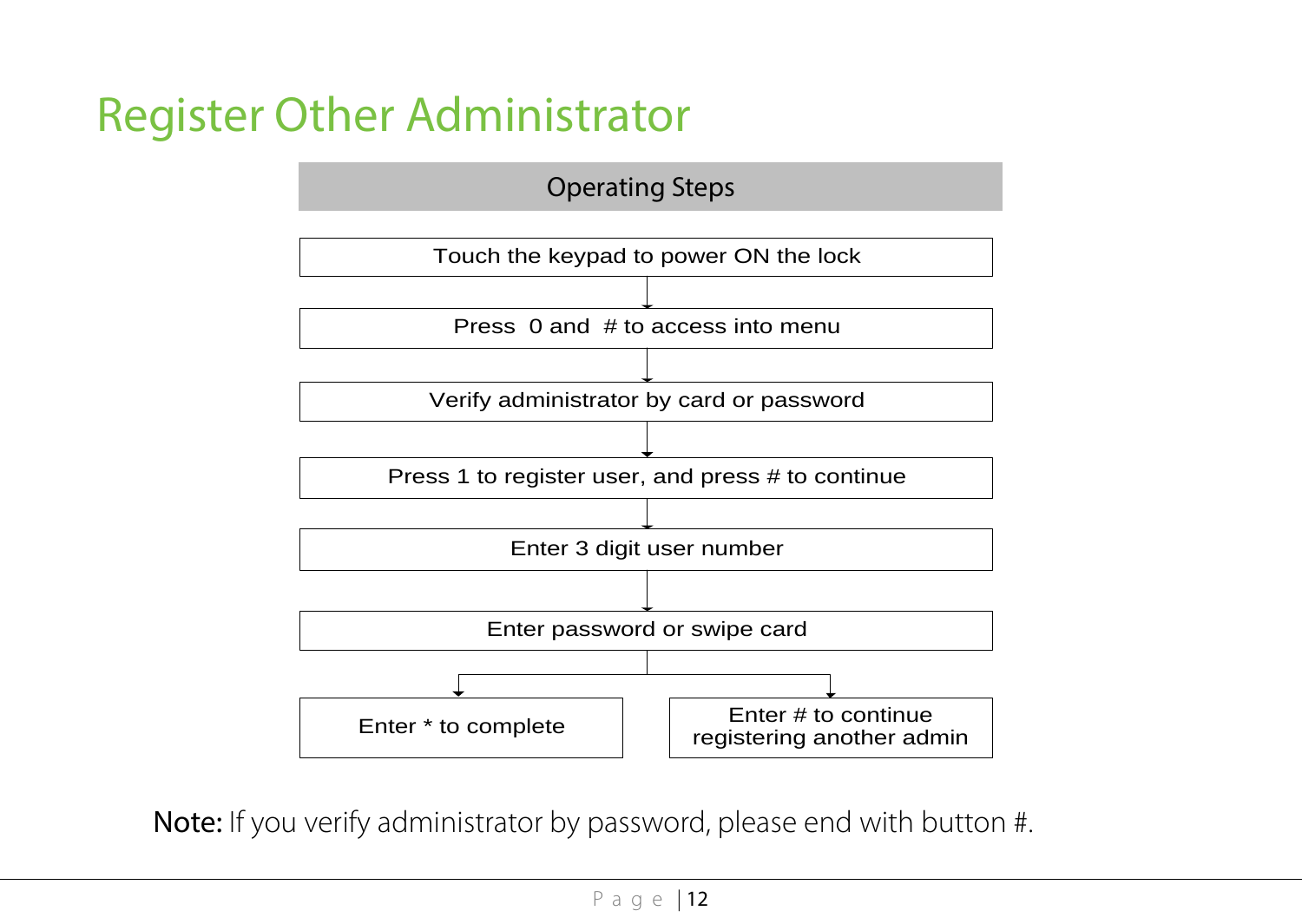# <span id="page-15-0"></span>Register Normal User

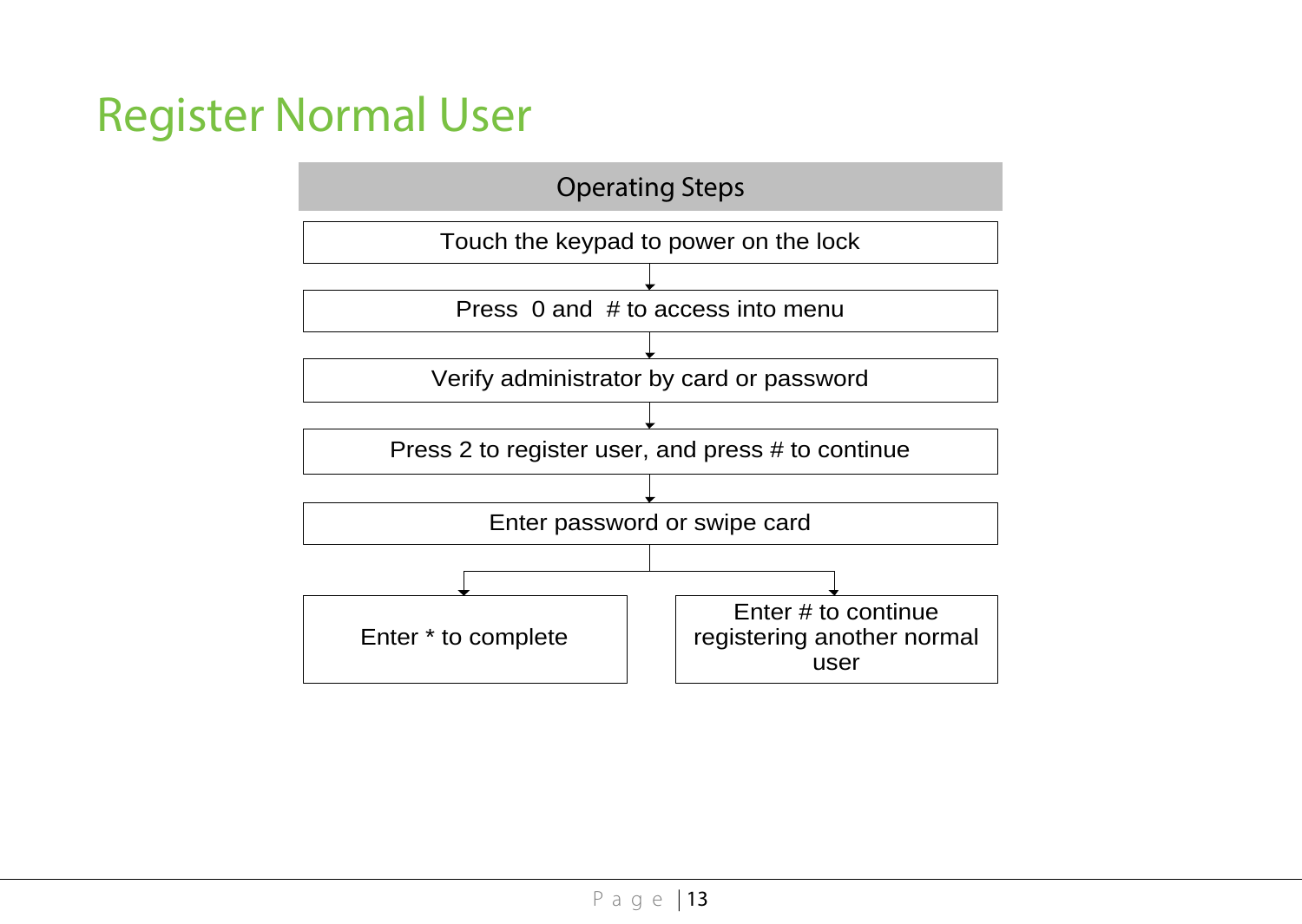# <span id="page-16-0"></span>Delete Admin

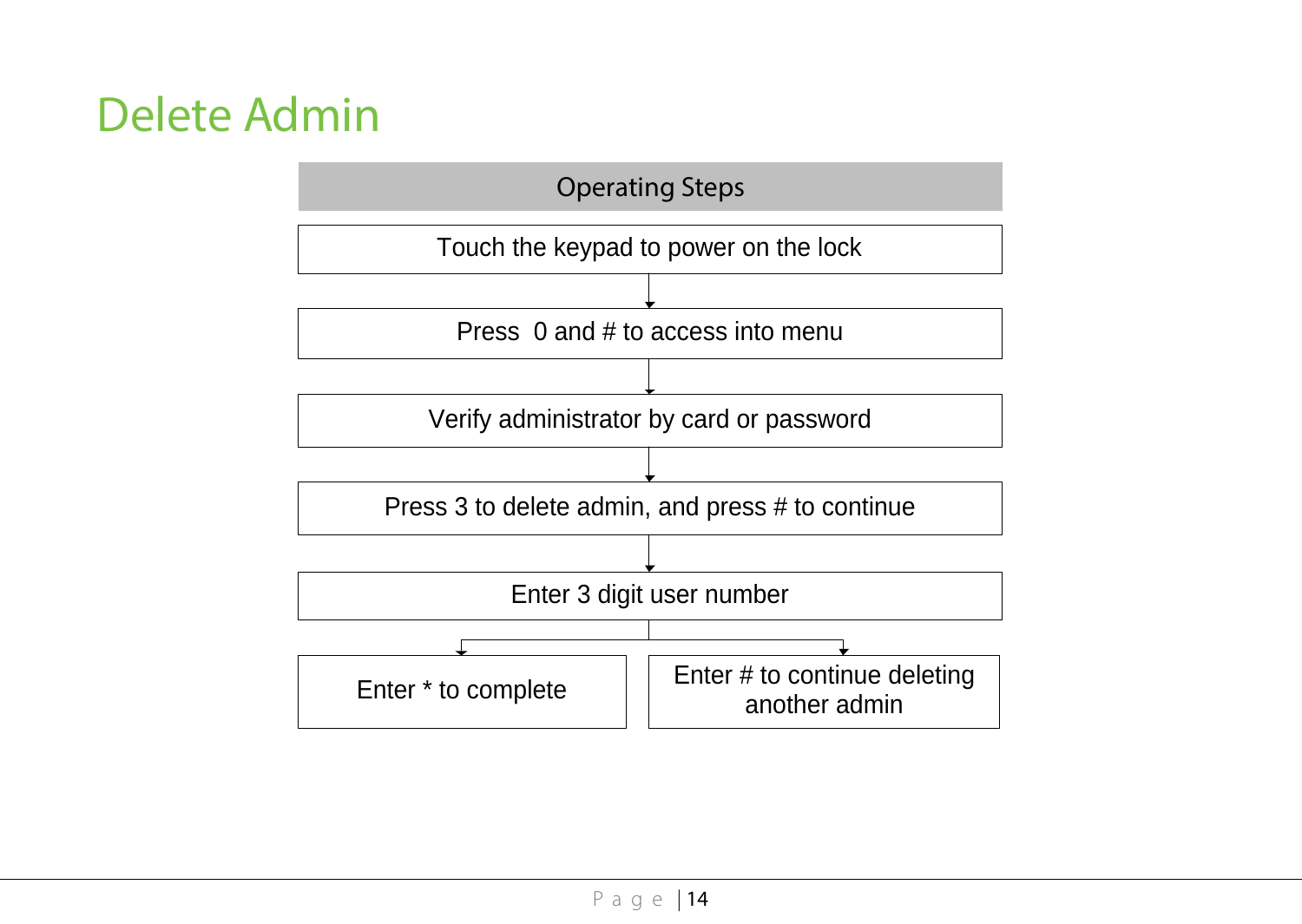# <span id="page-17-0"></span>Delete Normal User

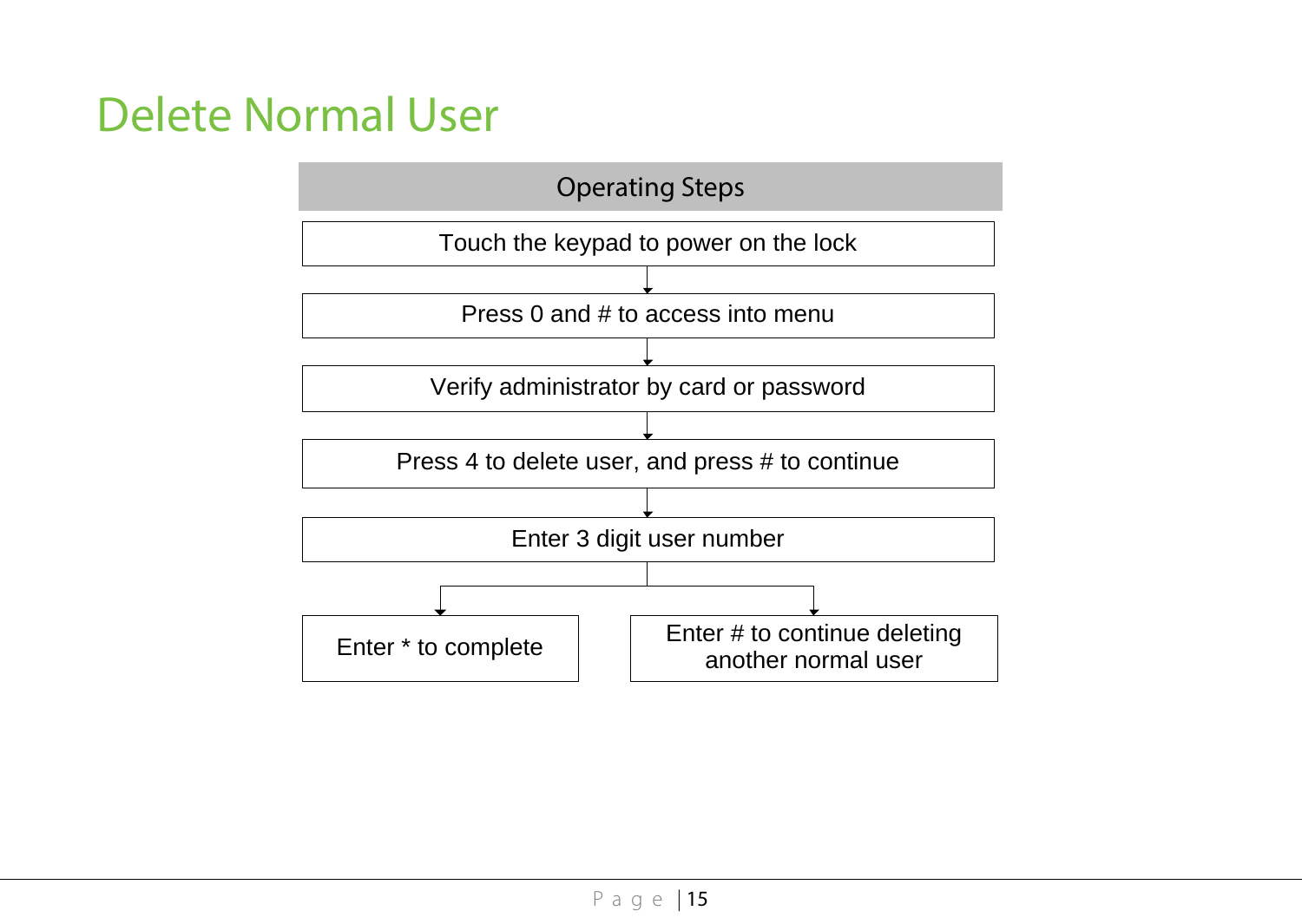# <span id="page-18-0"></span>Back Up Enroll

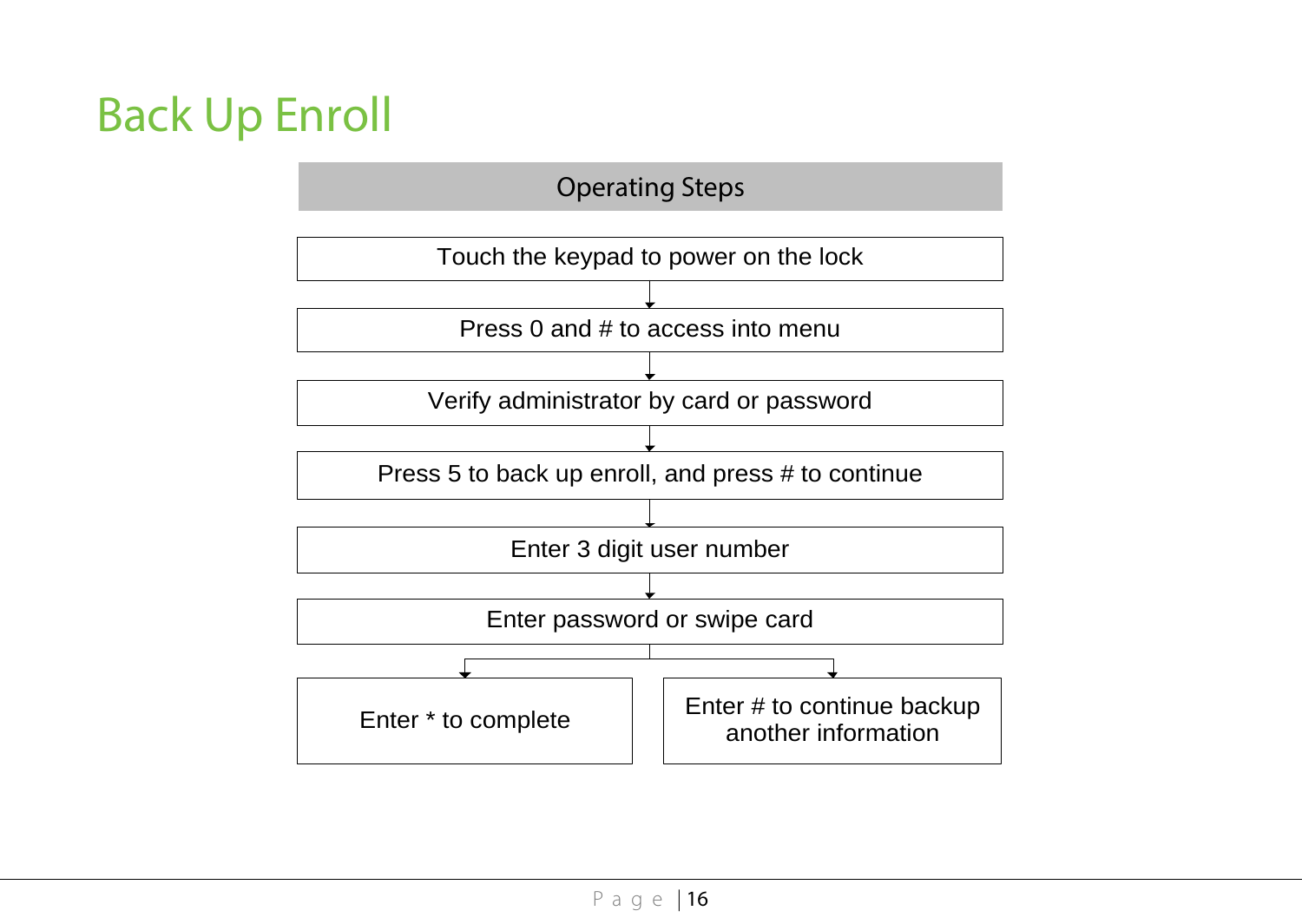# <span id="page-19-0"></span>Volume Setting

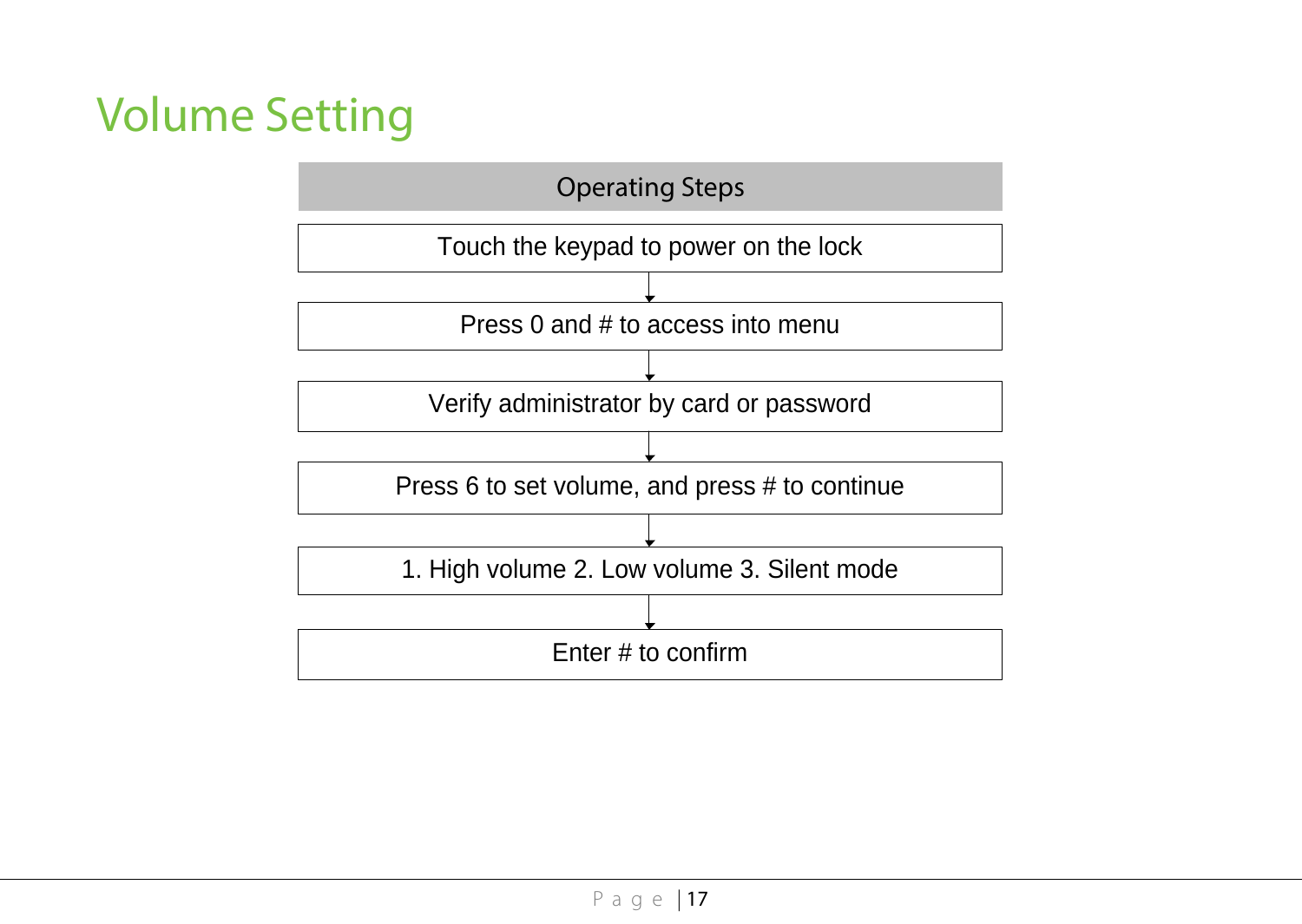# <span id="page-20-0"></span>Language Setting



Note: There are only two language mode, English/Spanish, or English/Portuguese. For example, if the lock is equipped with English/Spanish, selecting "3" (Portuguese), will still show Spanish mode.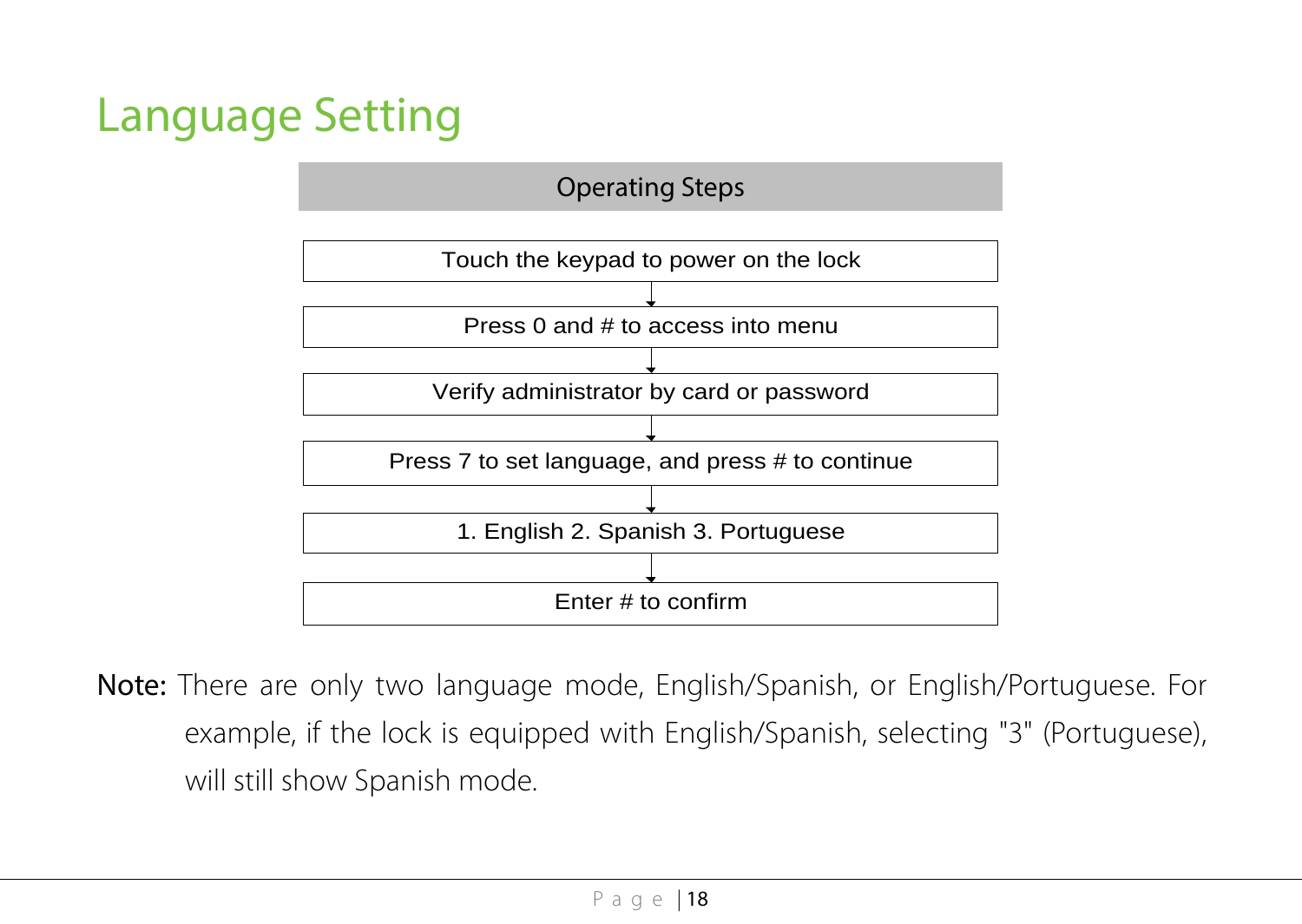# <span id="page-21-0"></span>Lockout mode

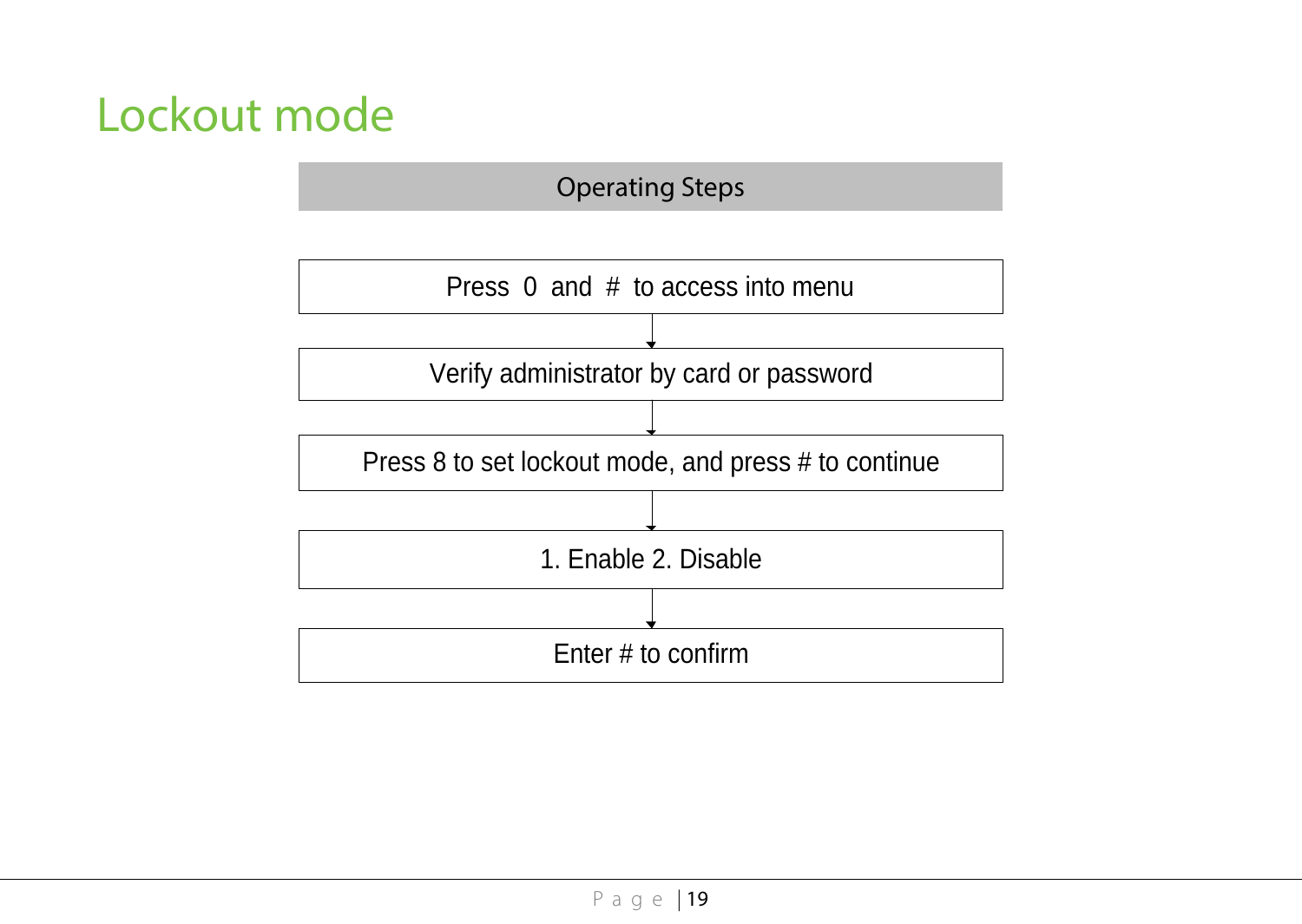# <span id="page-22-0"></span>Normal open mode